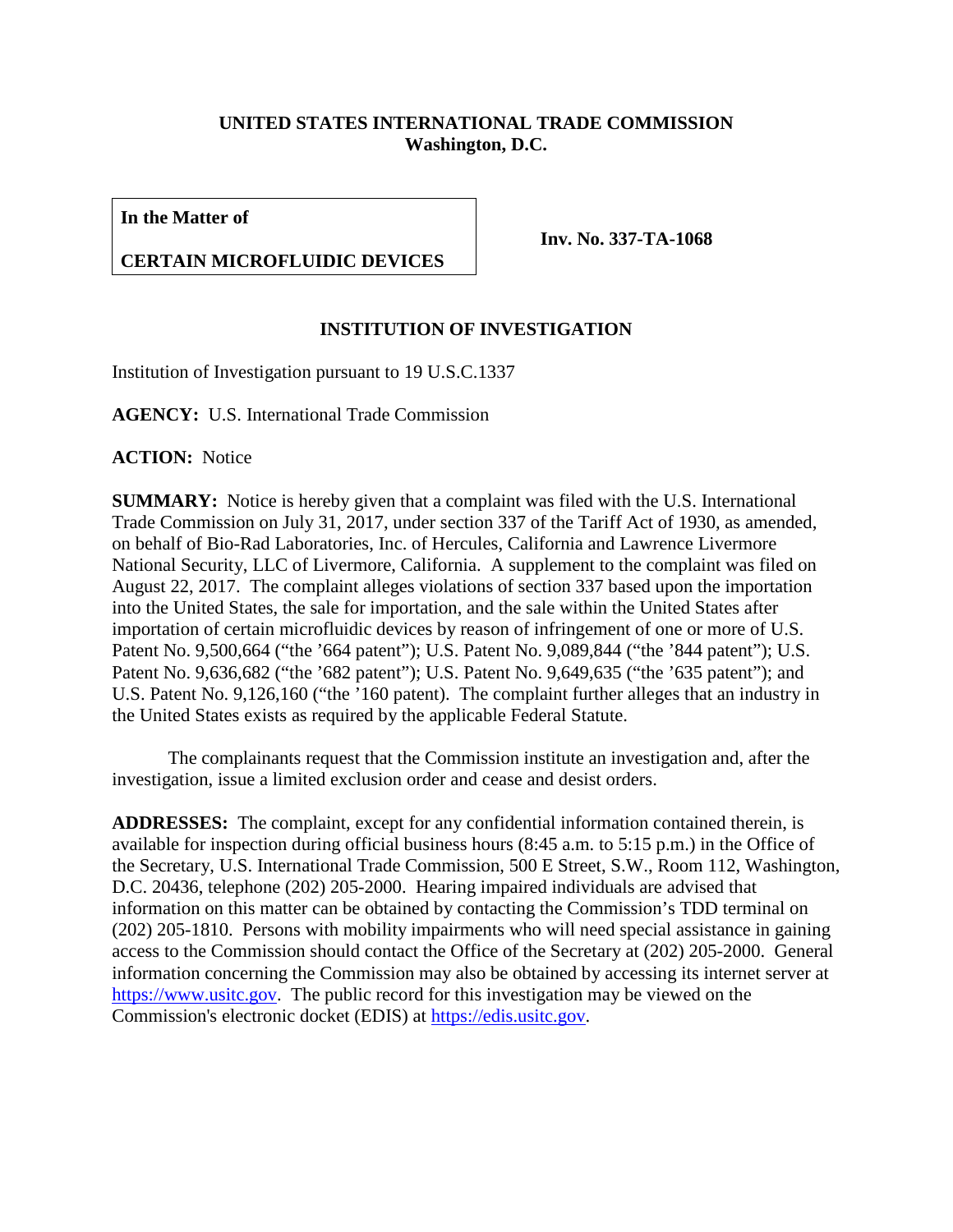**FOR FURTHER INFORMATION CONTACT:** Pathenia M. Proctor, The Office of Unfair Import Investigations, U.S. International Trade Commission, telephone (202) 205-2560.

## **SUPPLEMENTARY INFORMATION:**

**AUTHORITY:** The authority for institution of this investigation is contained in section 337 of the Tariff Act of 1930, as amended, 19 U.S.C. 1337 and in section 210.10 of the Commission's Rules of Practice and Procedure, 19 C.F.R. 210.10 (2017).

**SCOPE OF INVESTIGATION:** Having considered the complaint, the U.S. International Trade Commission, on August 30, 2017, **ORDERED THAT** –

(1) Pursuant to subsection (b) of section 337 of the Tariff Act of 1930, as amended, an investigation be instituted to determine whether there is a violation of subsection  $(a)(1)(B)$  of section 337 in the importation into the United States, the sale for importation, or the sale within the United States after importation of certain microfluidic devices by reason of infringement of one or more of claims 1-12 and 14-16 of the '664 patent; claims 1-15 of the '844 patent; claims 1-21 of the '682 patent; claims 1-27 of the '635 patent; and claims 1, 2, 4-8, and 14-21 of the '160 patent; and whether an industry in the United States exists as required by subsection (a)(2) of section 337;

(2) Pursuant to Commission Rule  $210.50(b)(1)$ , 19 C.F.R. § 201.50(b)(1), the presiding administrative law judge shall take evidence or other information and hear arguments from the parties and other interested persons with respect to the public interest in this investigation, as appropriate, and provide the Commission with findings of facts and a recommended determination on this issue, which shall be limited to the statutory public interest factors set forth in 19 U.S.C. §§ 1337(d)(1), (F)(1), (g)(1);

(3) For the purpose of the investigation so instituted, the following are hereby named as parties upon which this notice of investigation shall be served:

(a) The complainants are:

Bio-Rad Laboratories, Inc. 1000 Alfred Nobel Drive Hercules, CA 94547

Lawrence Livermore National Security, LLC 2300 First Street, Suite 204 Livermore, CA 94550

(b) The respondent is the following entity alleged to be in violation of section 337, and is the party upon which the complaint is to be served: